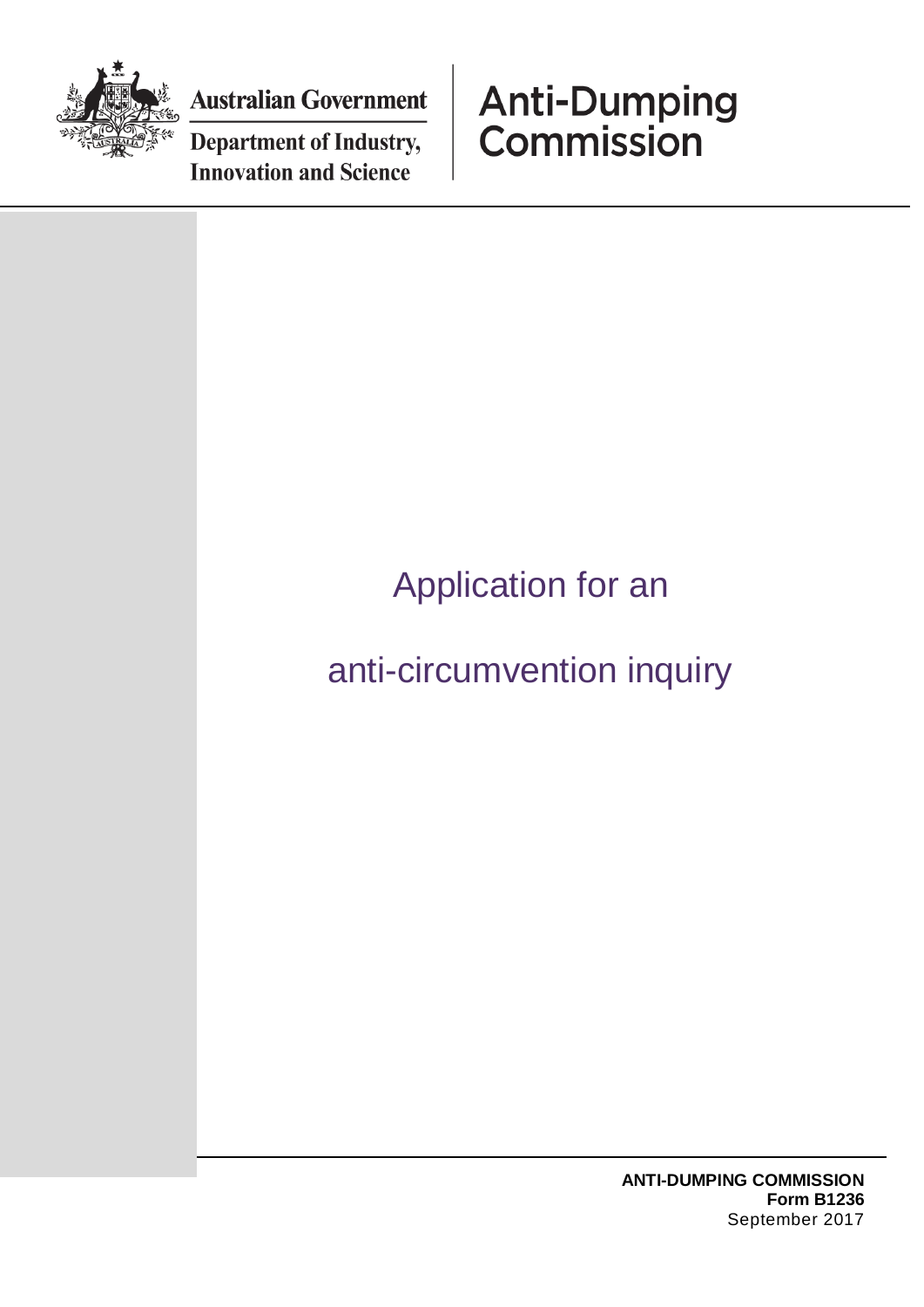## \_\_\_\_\_\_\_\_\_\_\_\_\_\_\_\_\_\_\_\_\_\_\_\_\_\_\_\_\_\_\_\_\_\_\_\_\_\_\_\_\_\_\_\_\_\_\_\_\_\_\_\_\_\_\_\_\_\_\_\_\_\_\_\_\_\_\_\_\_\_\_\_\_\_\_\_\_\_\_\_ APPLICATION UNDER SECTION 269ZDBC OF THE *CUSTOMS ACT 1901* FOR AN ANTI-CIRCUMVENTION INQUIRY

In accordance with subsection 269ZDBC(1) of the *Customs Act 1901* (the Act), I request that the Commissioner of the Anti-Dumping Commission conduct an anti-circumvention inquiry in relation to a notice published under subsections 269TG(2) or 269TJ(2) of the Act, in respect of the goods the subject of notice.

 $\overline{\phantom{a}}$  , and the contribution of the contribution of the contribution of the contribution of the contribution of the contribution of the contribution of the contribution of the contribution of the contribution of the

I consider that there are reasonable grounds to assert that one or more of the following circumvention activities, as prescribed by section 269ZDBB of the Act or in the *Customs (International Obligations) Regulation 2015* , have occurred:

| $\Box$ assembly of parts in Australia |
|---------------------------------------|
| assembly of parts in a third country  |

export of goods through one or more third countries



**L** arrangements between exporters

slight modification of goods exported to Australia

This application is made by a person representing, or representing a portion of, the Australian industry producing like goods, that considers one or more circumvention activities in relation to the notice have occurred.

I consider that it may be appropriate to alter the notice because of the circumvention activities.

## **DECLARATION**

I believe that the information contained in this application:

- provides reasonable grounds for the conduct of an anti-circumvention inquiry; and,
- is complete and correct to the best of my knowledge and belief.

| Signature: |  |
|------------|--|
| Name:      |  |
| Position:  |  |
| Company:   |  |
| ABN:       |  |
| Date:      |  |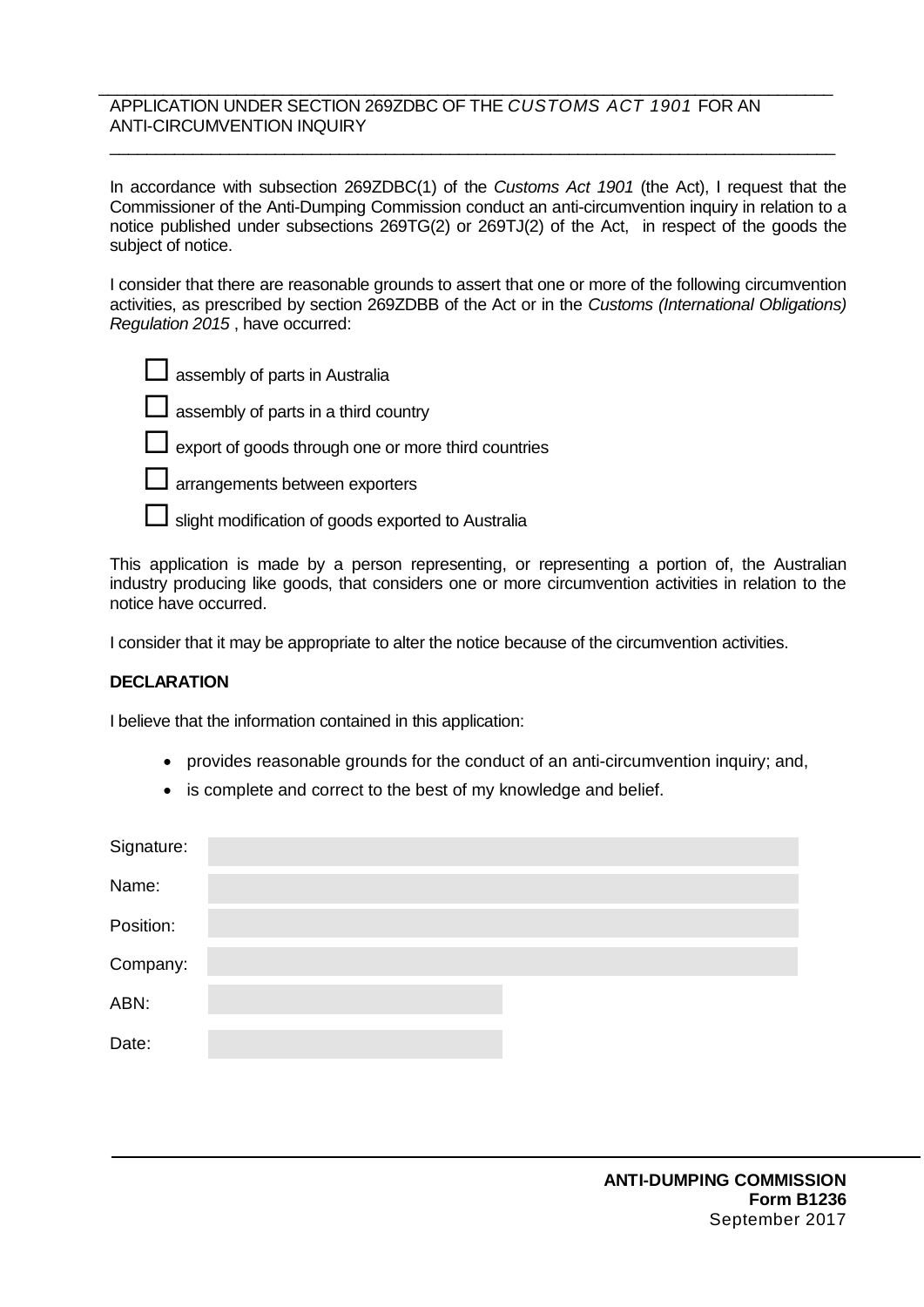| <b>Signature</b>                             | Where the application is made:                                                                                                                                                                                                                                                                                                                                                                                                                                                                                 |
|----------------------------------------------|----------------------------------------------------------------------------------------------------------------------------------------------------------------------------------------------------------------------------------------------------------------------------------------------------------------------------------------------------------------------------------------------------------------------------------------------------------------------------------------------------------------|
| requirements                                 | By a company: the application must be signed by a director, servant or<br>agent acting with the authority of the body corporate.                                                                                                                                                                                                                                                                                                                                                                               |
|                                              | By a joint venture: a director, employee, agent of each joint venturer must<br>$\overline{\phantom{a}}$<br>sign the application. Where a joint venturer is not a company, the principal<br>of that joint venturer must sign the application form.                                                                                                                                                                                                                                                              |
|                                              | On behalf of a trust: a trustee of the trust must sign the application.<br>$\overline{\phantom{a}}$                                                                                                                                                                                                                                                                                                                                                                                                            |
|                                              | By a sole trader: the sole trader must sign the application.                                                                                                                                                                                                                                                                                                                                                                                                                                                   |
|                                              | In any other case: contact the Anti-Dumping Commission's<br>(the<br>Commission's) Client Support section for advice.                                                                                                                                                                                                                                                                                                                                                                                           |
| <b>Assistance</b><br>with the<br>application | The Commission has published guidelines to assist applicants with the completion<br>of this application. Please refer to the 'Instructions and Guidelines for applicants:<br>Application for an anti-circumvention inquiry' on the Commission's website.                                                                                                                                                                                                                                                       |
|                                              | The Commission's Client Support section can also provide information about<br>dumping and countervailing procedures and the information required by the<br>application form. Contact the section on:                                                                                                                                                                                                                                                                                                           |
|                                              | <b>Phone: 13 28 46</b>                                                                                                                                                                                                                                                                                                                                                                                                                                                                                         |
|                                              | Fax:<br>$(03)$ 8539 2499                                                                                                                                                                                                                                                                                                                                                                                                                                                                                       |
|                                              | Email:<br>clientsupport@adcommission.gov.au                                                                                                                                                                                                                                                                                                                                                                                                                                                                    |
|                                              | Other information is available from the Commission website<br>at www.adcommission.gov.au.                                                                                                                                                                                                                                                                                                                                                                                                                      |
|                                              | Small and medium enterprises (i.e., those with less than 200 full-time staff, which<br>are independently operated and which are not a related body corporate for the<br>purposes of the Corporations Act 2001), may obtain assistance, at no charge, from<br>the Department of Industry, Innovation and Science's International Trade<br>Remedies Advisory (ITRA) Service. For more information on the ITRA Service,<br>visit www.business.gov.au or telephone the ITRA Service Hotline on +61 2 6213<br>7267. |
|                                              |                                                                                                                                                                                                                                                                                                                                                                                                                                                                                                                |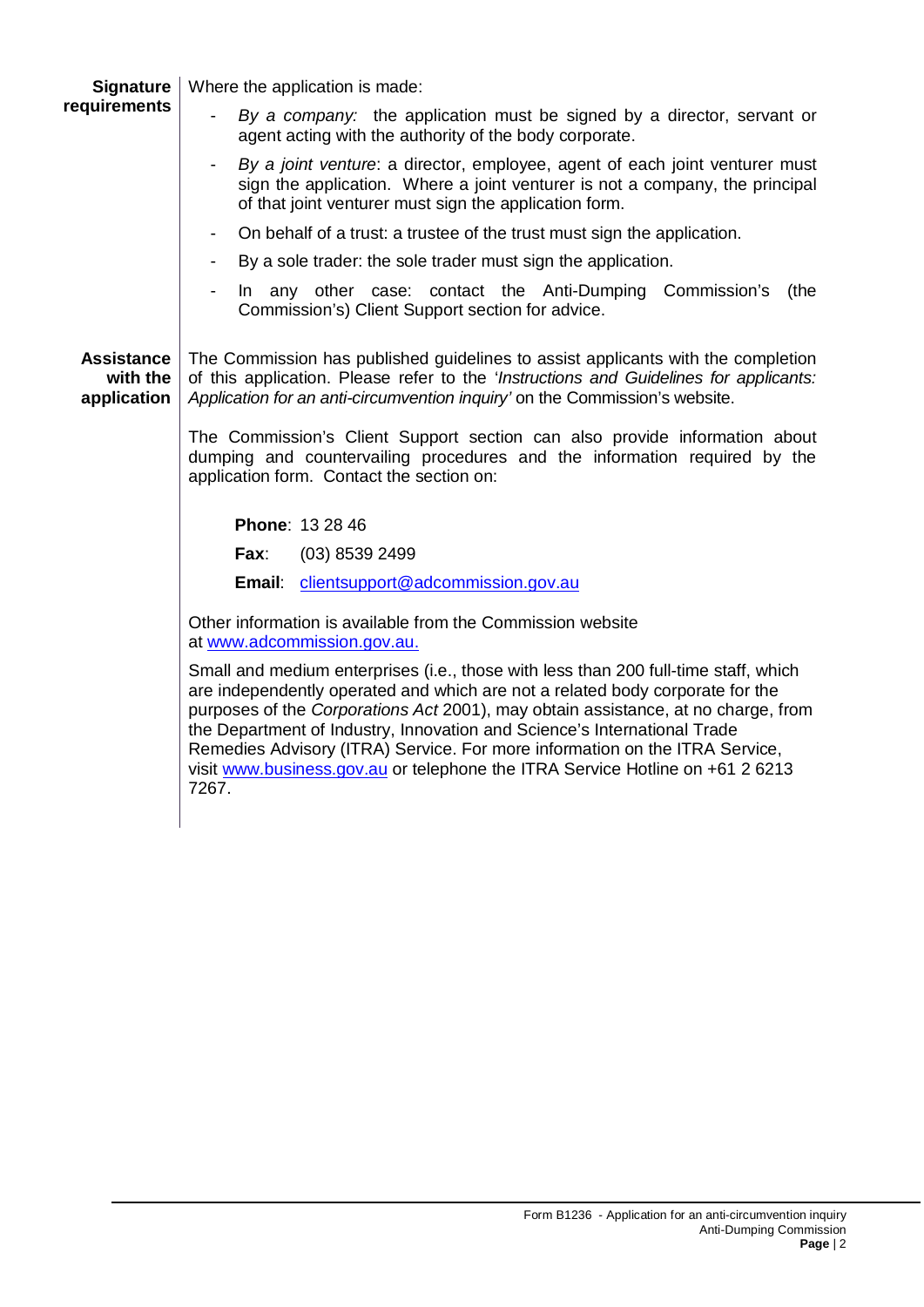| <b>Required</b><br>information     | 1. Provide details of the name, street and postal address, of the applicant<br>seeking the inquiry.                                                                                                                                                                                                                                                                        |
|------------------------------------|----------------------------------------------------------------------------------------------------------------------------------------------------------------------------------------------------------------------------------------------------------------------------------------------------------------------------------------------------------------------------|
|                                    | 2.<br>Provide details of the name of a contact person, including their position,<br>telephone number and facsimile number, and e-mail address.                                                                                                                                                                                                                             |
|                                    | 3.<br>Provide known names, addresses, telephone and facsimile numbers of other<br>parties likely to have an interest in this matter, e.g., Australian manufacturers,<br>importers, exporters and end users.                                                                                                                                                                |
|                                    | Provide a description of the kind of goods that are the subject of the original<br>4.<br>notice.                                                                                                                                                                                                                                                                           |
|                                    | Provide a description of the original notice, including:<br>5.                                                                                                                                                                                                                                                                                                             |
|                                    | • whether the notice was a dumping and/or countervailing notice;                                                                                                                                                                                                                                                                                                           |
|                                    | • the tariff classification/s of the goods;                                                                                                                                                                                                                                                                                                                                |
|                                    | • the countries and/or exporters covered by the notice; and                                                                                                                                                                                                                                                                                                                |
|                                    | • the date of publication of the notice.                                                                                                                                                                                                                                                                                                                                   |
|                                    | Provide a detailed statement regarding the circumvention activities in relation to<br>6.<br>the original notice that you consider have occurred. Applicants must provide<br>evidence to support your view that there are reasonable grounds for asserting<br>that one or more circumvention activities in relation to the notice have occurred.                            |
|                                    | 7. Provide a description of the alterations to the original notice that you consider<br>should be made.                                                                                                                                                                                                                                                                    |
|                                    | Please refer to the 'Instructions and Guidelines for applicants: Application for an<br>8.<br>anti-circumvention inquiry' for further information on completing questions 6 and<br>7.                                                                                                                                                                                       |
| <b>Provision of</b><br>data        | Industry financial data must, wherever possible, be submitted in an electronic<br>format.<br>• The data should be submitted on a media format compatible with Microsoft<br>Windows.<br>Microsoft Excel, or an Excel compatible format, is required.<br>If the data cannot be presented electronically please contact the<br>Commission's Client Support section for advice |
| Lodgement<br>of the<br>application | This application, together with the supporting evidence, must be lodged in the manner<br>approved by the Commissioner under subsection 269SMS(2) of the Act. The<br>Commissioner has approved lodgement of this application by either:                                                                                                                                     |
|                                    | preferably, email, using the email<br>$\bullet$<br>address clientsupport@adcommission.gov.au, or                                                                                                                                                                                                                                                                           |
|                                    | post to:                                                                                                                                                                                                                                                                                                                                                                   |
|                                    | The Commissioner of the Anti-Dumping Commission<br><b>GPO Box 2013</b><br>Canberra ACT 2601, or                                                                                                                                                                                                                                                                            |
|                                    | facsimile, using the number (03) 8539 2499.                                                                                                                                                                                                                                                                                                                                |